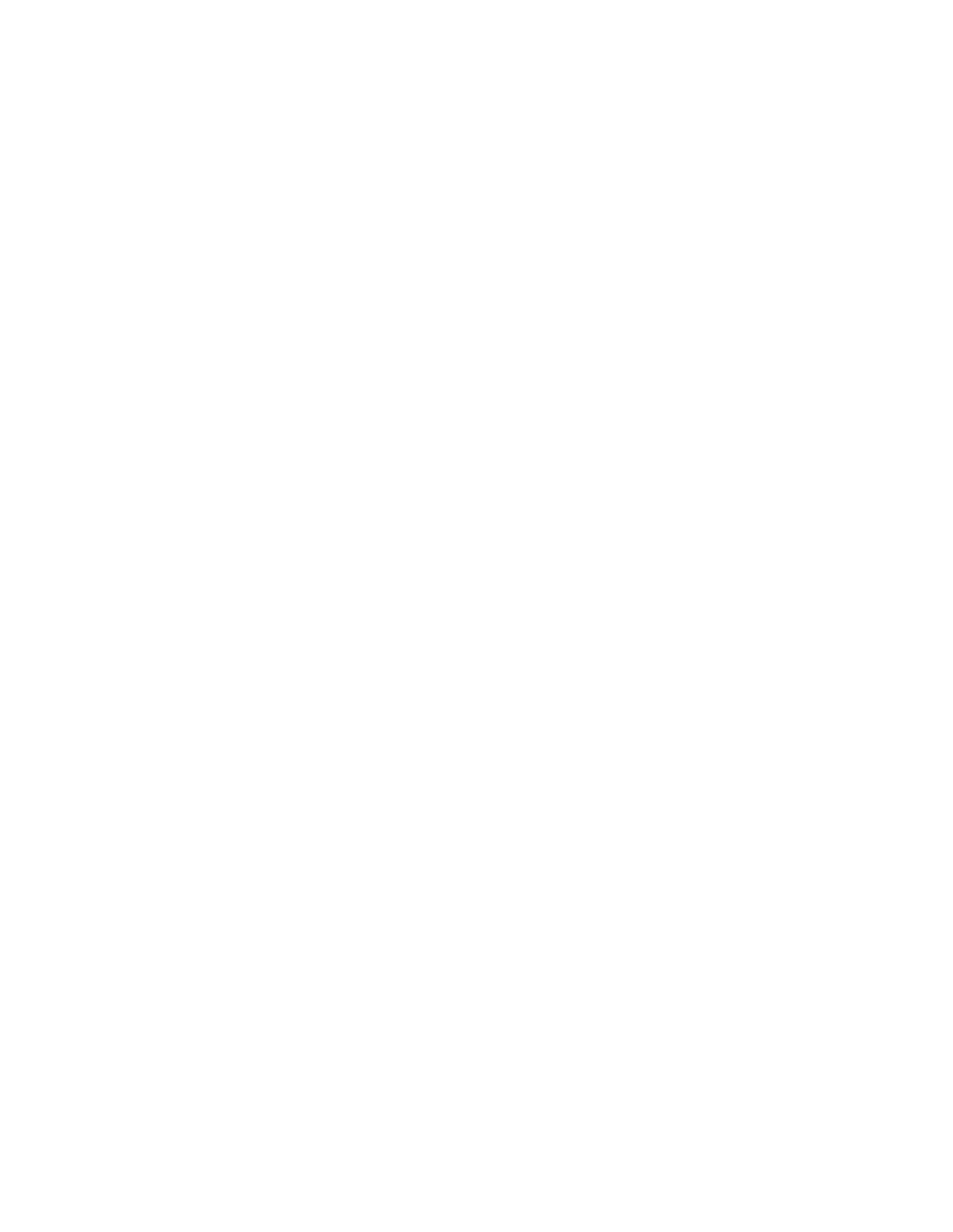# WHAT WE LOOK FOR?



Business clarity and commitment





Value *E*collaboration over competition

"All of the live sessions and speakers were remarkable! The October assignment made me realize that I am the bottleneck for my operations that has been transformational. I am glad to be a part of this program!"

Melinda Emerson, Quintessence Group, Advertising & Marketing

## WHO CAN APPLY?

Women who are

- Founders of businesses in the United States of America and its territories that have a registered businesses in operation for at least two years
- Individuals who are willing and able to work remotely, committed to teamwork and collaboration, and comfortable using digital tools (Zoom, Slack, WhatsApp, etc.)
- 2TEXSPVRISTDCNCPFYKVGPPINKUJ
- Able to access the Internet and NovoEd Platform through a computer or tablet weekly

#### 00G(0VPFGTU8)1UOPPRT0OOCPKVKOUCTGP02GNKONGVQRRN{ENJKJRKNQRTOTCO

# WHAT TO EXPECT?

Participants should expect to:

- Spend an average of 4-6 hours per week participating in USAWEC activities **ENRG**. Monthly activities include: a live session, applied learning exercise, peer session, peer feedback, and 1:1 mentoring session.
- Be matched with a mentor and to take ownership of their mentor/mentee relationship
- Be introduced to a peer group. Participate in discussions and activities thoughtfully and actively.
- Participate in at least one USAWEC activity per week throughout the program, including zoom-enabled meetings
- Be challenged, stretched, and inspired with the acquisition of new knowledge
- Develop skills, build peer networks, and transform their businesses
- Gain access to a program advisor (PA) from whom they can seek support when needed
- Respond to periodic program surveys

"I have a full MBA from university, Oh my!, I could have saved so much money, that's what USAWEC has been like! It has the highlights of the MBA program without the BS(non-sense). The networks I have built so far are mostly with white males. USAWEC has brought in the diversity of women entrepreneurs I could not get anywhere else"

Angela Wilson, Exploryst, Entertainment & Leisure